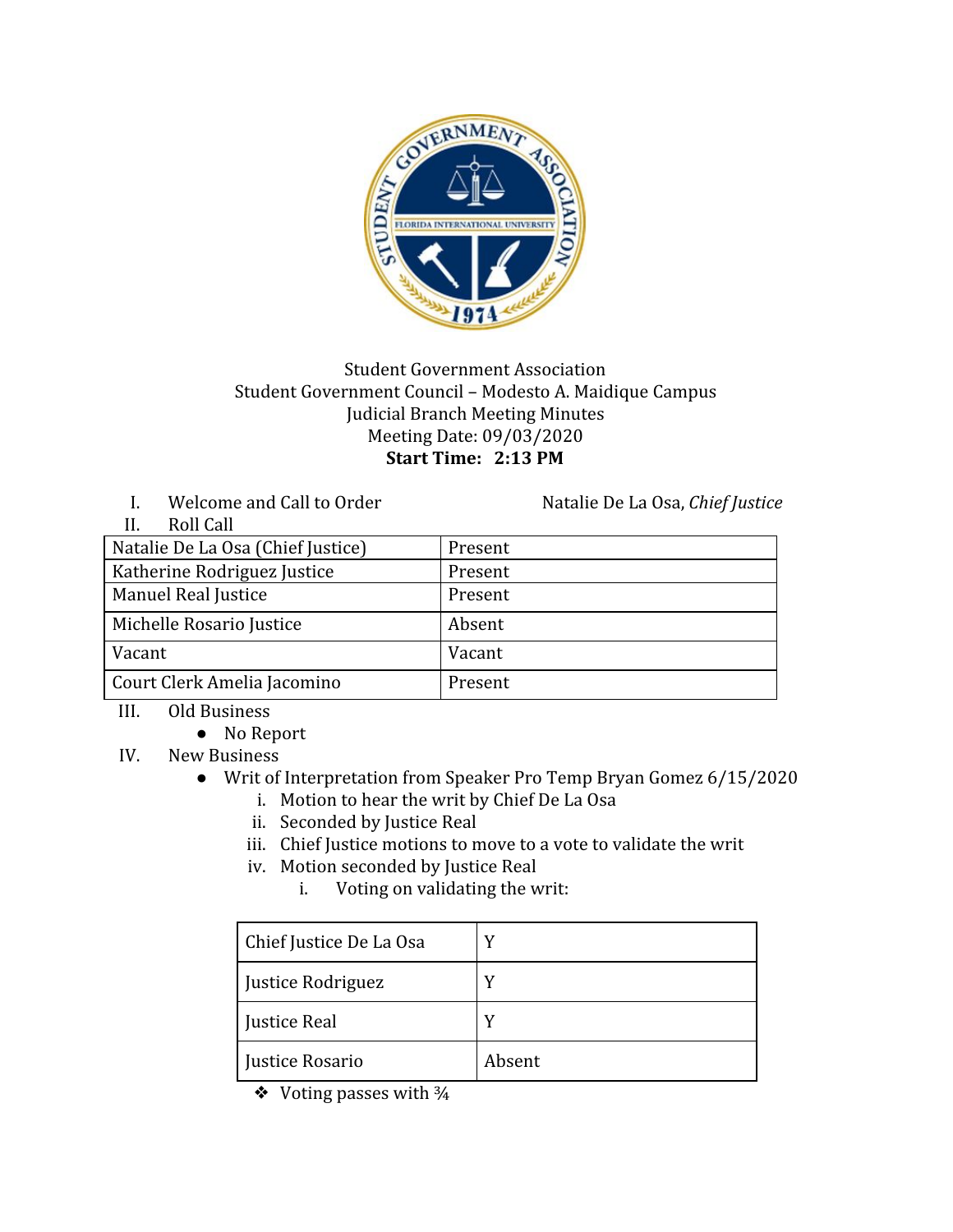- ❖ Motion to deliberate my Chief De La Osa
- ❖ Motion seconded by Justice Real
	- ➢ Reference notes:
		- "Upon formation of an ad hoc committee, the Senate shall choose the Chair per the procedures for selection of Chairs at the same Senate meeting."
- ❖ Motion to vote by Chief De la Losa
- ❖ Seconded by Manny Real
	- $\geq$  Chief De La Osa: Ad hoc committees should follow the same requirements as committees as they are committees. Though their formation is different from a standing committee that does not denote the fact that a committee is a committee.
	- $\triangleright$  Justice Rodriguez: According to Section 3.40B: "Upon formation of an ad hoc committee, the Senate shall choose the Chair per the procedures for selection of Chairs at the same Senate meeting." The ad hoc committee shall be subject to committee requirements and any other requirements as set forth in the Resolution forming it.
	- $\triangleright$  Justice Real: Agrees with Chief De La Osa.
- Writ of Interpretation from Speaker Pro Temp Bryan Gomez 6/17/2020
	- Motion to hear the writ by Chief De La Osa
	- Seconded by Justice Real
	- Chief Justice motions to move to a vote to validate the writ
	- Motion seconded by Justice Real
		- Voting on validating the writ:

| Chief Justice De La Osa |        |
|-------------------------|--------|
| Justice Rodriguez       |        |
| Justice Real            |        |
| Justice Rosario         | Absent |

- Voting passes with  $\frac{3}{4}$
- Motion to deliberate by Chief De La Osa
- Motion Seconded by Justice Real
	- Reference notes: Student Handbook FIU
		- "Values: Florida International University is committed to the following core values:
			- Truth in the pursuit, generation, dissemination, and application of knowledge
			- Freedom of thought and expression"
		- FSU Senate Rules and Procedures (outside reference)-